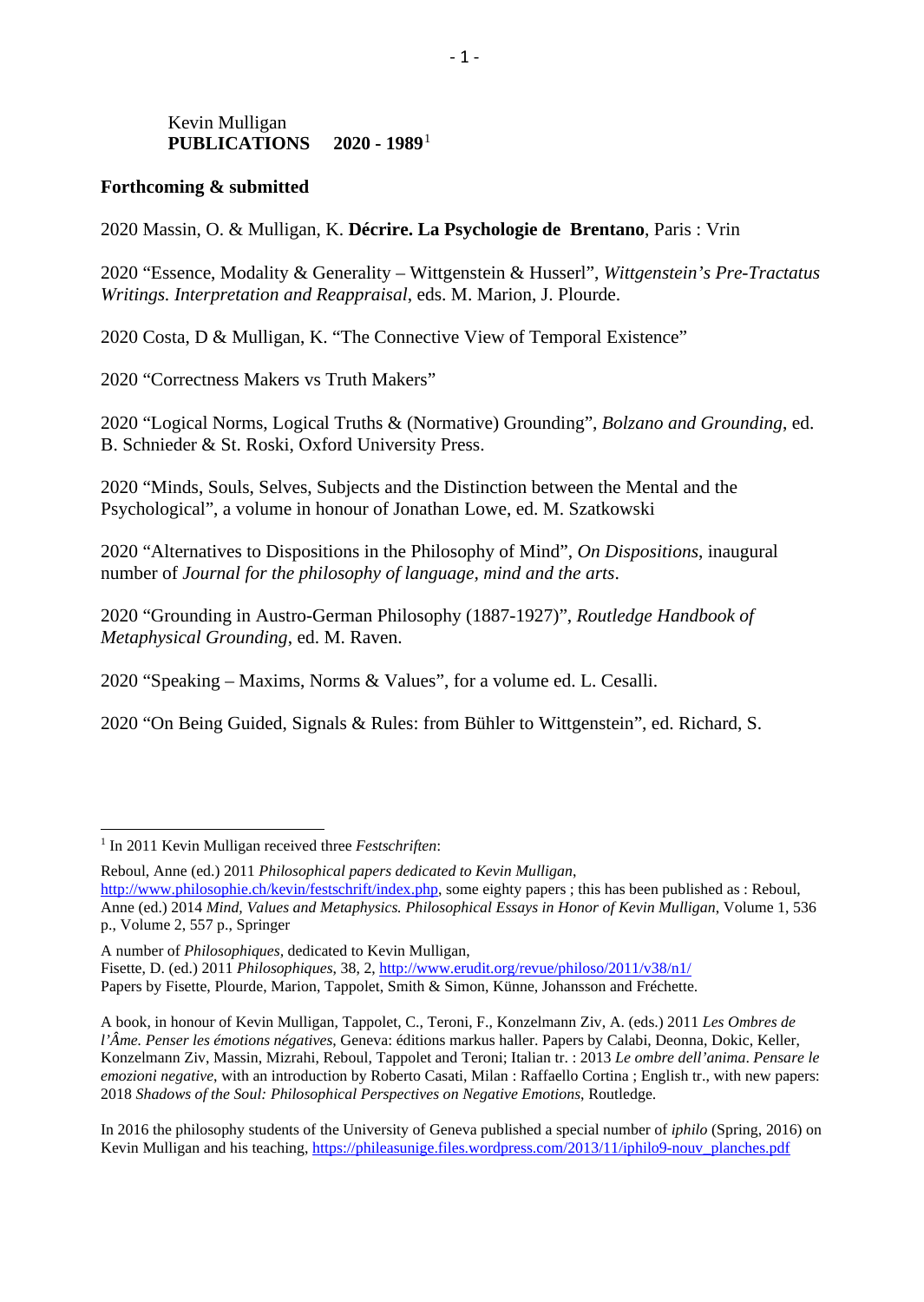## **Published**

2020 ["De la connaissance et de son ontologie. Une suggestion amicale pour Pascal Engel"](http://revue-klesis.org/pdf/klesis-45-Engel-13-Kevin-Mulligan-connaissance-et-ontologie-suggestion-amicale-pour-Pascal-Engel.pdf) *Klesis*, La philosophie de Pascal Engel, ed. J. Vollet, [http://revue-klesis.org/,](http://revue-klesis.org/) 1-10.

2019 "´Modes of Being` and the Mind", *Quo vadis, Metaphysics*. Essays in Honor of Peter van Inwagen, ed. M. Szatkowski, de Gruyter: Berlin, 183-202.

2019 "Misleading Pictures, Temptations & Meta-Philosophies: from Marty to Wittgenstein", *Marty and Contemporary Philosophy*, eds. G. Bacigalupo, H. Leblanc, Palgrave Macmillan, 197- 232.

2019 "Conservatism, Value and Social Philosophy", Symposium on Scruton, *Conservatism: An Invitation to the Great Tradition*, ed. M. Beckstein, *Cosmos + Taxis*, Vol. 6, 3-4, 15-20.

2019 "Comments on Seeing As", *Paolo Bozzi's Experimental Phenomenology*, eds. I. Bianchi, R. Davies, Routledge, 176-180.

2019 "Seeing As", [translation of P. Bozzi, "Vedere come"], *Paolo Bozzi's Experimental Phenomenology*, eds. I. Bianchi, R. Davies, Routledge, 168-175.

2018 "Interest, Questions & Knowledge", *The Moral Psychology of Curiosity*, eds. Ilhan Inan, Dennis Whitcomb, Lani Watson, Safiye Yigit, The Moral Psychology of the Emotions, Rowman & Littlefield, 239-264.

2018 "Introduzione", in Costa, D. 2018 *Esistenza e persistenza*, Mimesis : Milan, Filosofie analitiche/Metafisica, 13-21.

2018 Mulligan K. "Early Analytic Philosophy's Austrian Dimensions", Coliva A., Leonardi P., Moruzzi S. (eds.) *Eva Picardi on Language, Analysis and History*. Palgrave Macmillan, Cham, 7-29

2018 Gerrans Ph., Mulligan K., "Intentional Imagination and Delusion", *Language, Evolution and Mind. Essays in Honour of Anne Reboul*, ed. P. Saint-Germier, College Publications, 279- 310.

2018 "De l'infinitif, de l'essence neutre et de leurs rapports", *Sujet libre*, (Festschrift de Libera), eds. J.-B. Brenet, L. Cesalli, Paris : Vrin, 227-232.

2018 "Des objets, des raisons et de la correction", *Qu'est-ce qu'un objet ?* (dir.) Sondes Khamlia, Nirvana: Tunis, 9-30.

2018 "How to Marry Phenomenology and Pragmatism. Scheler's Proposal", (expanded version of a paper published in 2016), *Pragmatism and the European Traditions: Encounters with Analytic Philosophy and Phenomenology before the Great Divide*, "Routledge Studies in American Philosophy", eds. M. Baghramian & S. Marchetti, 37-64.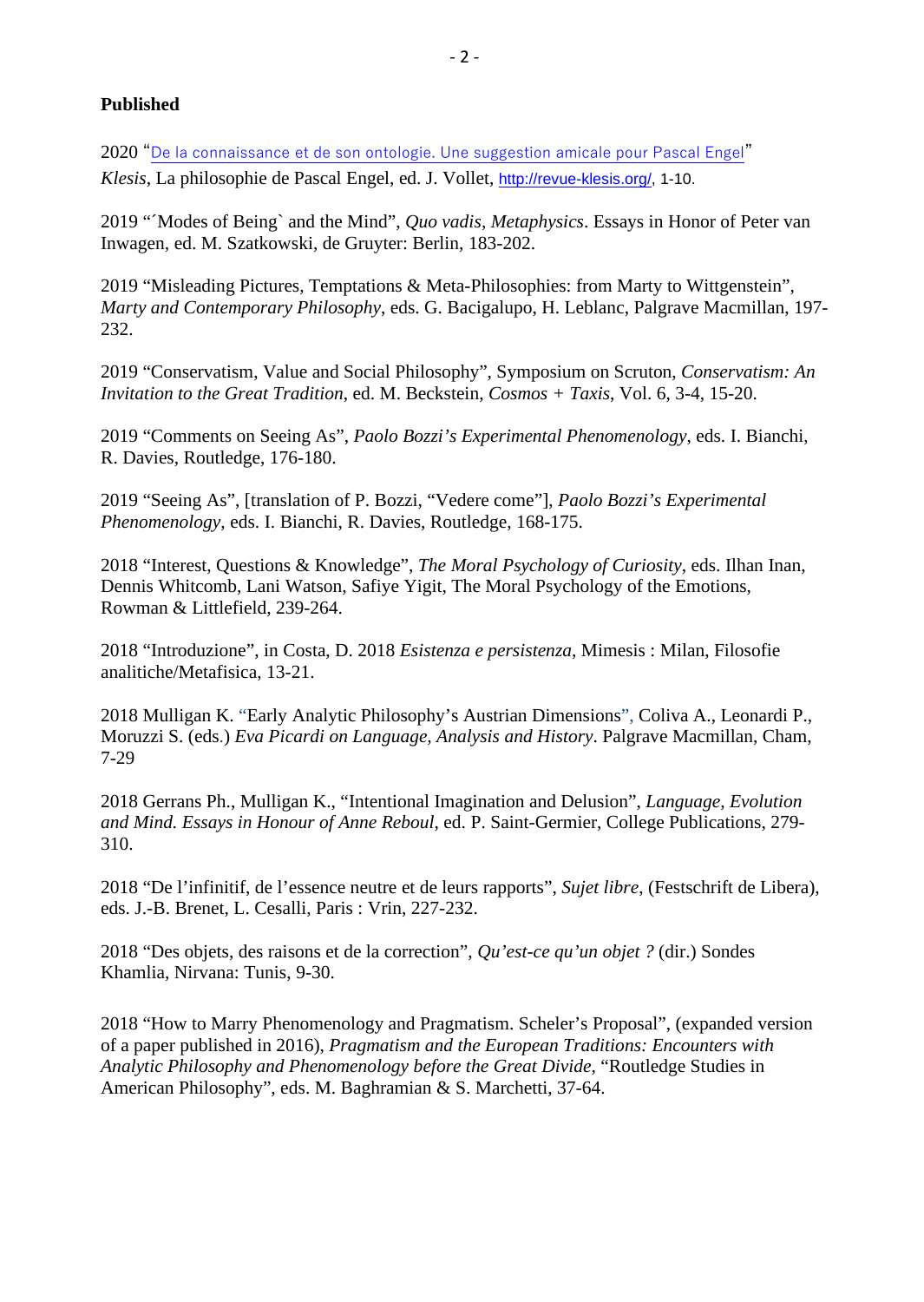2017 "Thrills, Orgasms, Sadness & Hysteria: Austro-German Criticisms of William James", *Thinking about the Emotions: A Philosophical History*, eds. A. Cohen & R. Stern, Oxford University Press, 223-252.

2017 "Incorrect Emotions in Ancient, Austrian & Contemporary Philosophy", *Revue de philosophie de la France et de l'étranger,* special number on Brentano, ed. Guillaume Fréchette, 491-512.

2017 "Colours - Wittgenstein vs (Katz & Bühler), *How Colours Matter for Philosophy*" ed. M. Silva, Synthese Library, 388, Studies in Epistemology, Logic, Methodology and Philosophy of Science, Springer, 125-136.

2017 "Intentionality, Reasons & Motives", *Intentionality and Action*, eds. J. Padilla Gálvez, M. Gaffal, Aporia, 10, Berlin: de Gruyter,, 9-21.

2017 "The Origins of Emotivism, Expressivism and the Error Theory: Marty, Scheler, Russell, Ogden & Richards", Fréchette, G. & Taieb, H. (eds.), *Mind and Language. On the Philosophy of Anton Marty*, Berlin: de Gruyter, 149-168.

2017 "Il tempo si fa in quattro. Ma forse è un'illusione", *Corrriere della Sera* (supplement "La La Lettura"), 6. viii. 2017, 10.

2017 "Brentano's Knowledge, Austrian Verificationisms, and Epistemic Accounts of Truth and Value", *Monist*, 100, I, special number on Brentano, Guest editor, U. Kriegel, 88-105.

2017 Cesalli, L. & Mulligan, K. "Brentano and Marty: Correctness, Value, States of Affairs & Language", ed. U. Kriegel, *Routledge Handbook of Brentano and the Brentano School*, Routledge, 251-263.

2017 "Valori" Pier Luigi Lecis, Giuseppe Lorini, Vinicio Busacchi, Pietro Salis e Olimpia G. Loddo (eds.), *Verità, immagine, normatività: Truth, Image, and Normativity*. Macerata, Quodlibet (Collana: Analisi filosofiche), Italian tr. of expanded version of"Values" (2009), 353- 368.

2017 "Les relations – envers et contre tout", French tr. of "Relations – through thick and thin" (1998), *Ontologie contemporaine: identité, structure et métaontologie*, Collection 'Clés', Frédéric Nef, Yann Schmitt et Luc Schneider (éds.), Paris : Vrin.

2017 "Panentheistic Dualisms, Chaos and Values. The Metaphysics of Ehrenfels and Scheler", *Meinong Studies*, 69-82.

2016 **Anatomie della stoltezza** (Anatomies of foolishness), Lezioni veneziane, Milan: Editoriale Jouvence.

2016 "Foolishness and the Value of Knowledge", ed. L. Zaibert, *The Theory and Practice of Ontology*, a Festschrift for Barry Smith, Palgrave, Macmillan, 241-268.

2016, "Happiness, Luck and Satisfaction", *Argumenta* 1, 2, 133-145, inaugural issue, journal of the Italian Society for Analytic Philosophy, [www.argumenta.org/](http://www.argumenta.org/)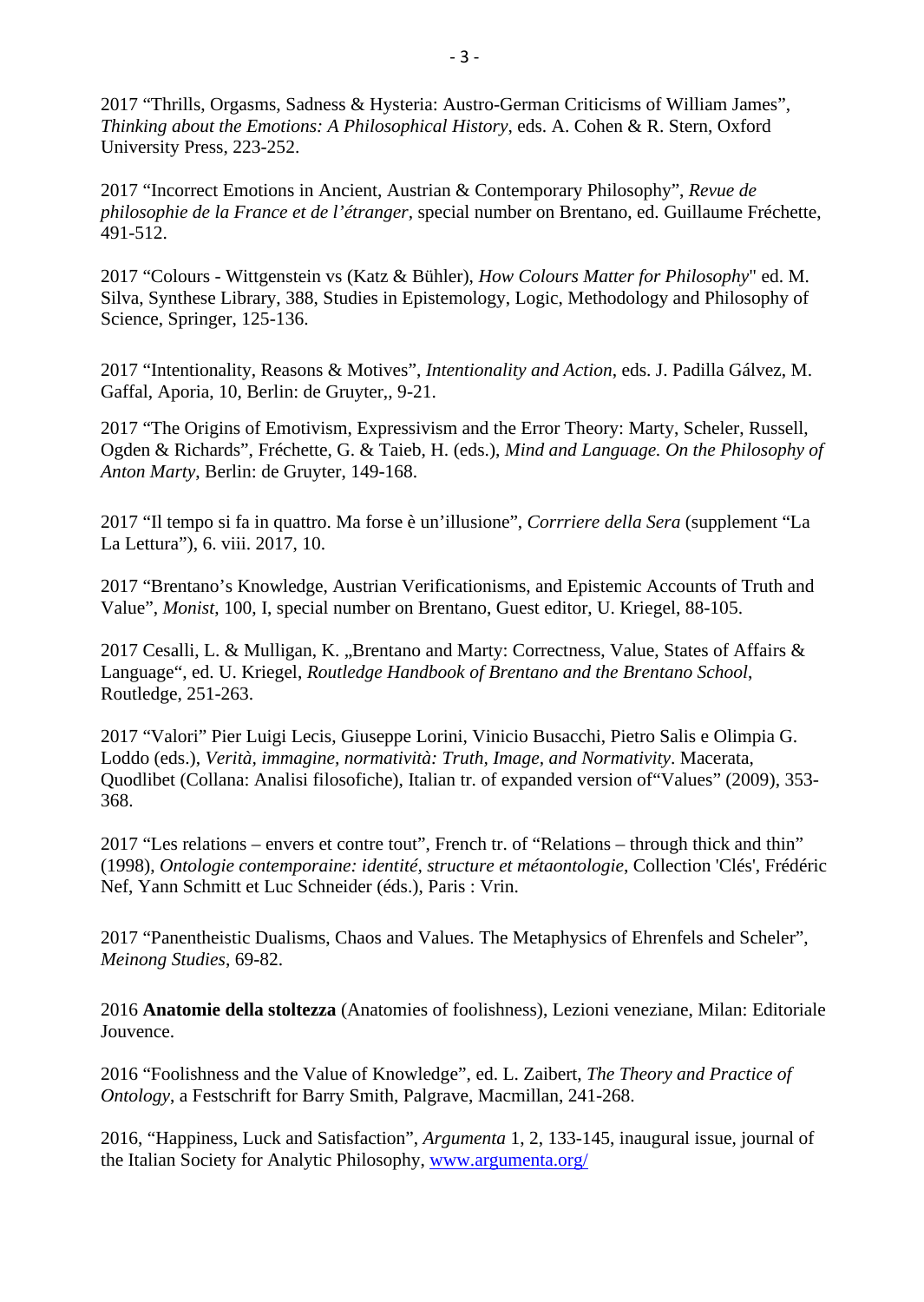2016 "Anatomies of Foolishness 1927-1937", expanded version of a paper published in 2014, (eds.) José María Ariso*,* A. Wagner *Rationality Reconsidered: Knowledge, Belief and Practice in the Philosophy of Ortega and Wittgenstein*, Band 9, Berlin Studies in Knowledge Research, Berlin: de Gruyter, 215-236.

2016 "How to Marry Phenomenology and Pragmatism. Scheler's Proposal", Papers dedicated to Anne Reboul. A Festschrift edited by L. Dupuy, A. Grabizna, N. Fondon & P. Saint-Germier. <http://reboul.isc.cnrs.fr/>

2016 "Persons and Acts – Collective and Social. From Ontology to Politics", *The Phenomenological Approach to Social Reality. History, Concepts, Problems.* Eds. Alessandro Salice, Hans Bernhard Schmid. Springer (Studies in the Philosophy of Sociality, Volume 6), 17- 45,

[http://link.springer.com/book/10.1007%2F978-3-319-27692-2](http://link.springer.com/book/10.1007/978-3-319-27692-2)

2016 "La preferenza è primitiva? », Italian tr. of expanded version of "Is Preference Primitive ?", eds. T. Andina, C. Barbero, *Ermeneutica, estetica, ontologia. A partire di Marizio Ferraris*, Festschrift for M. Ferraris, Bologna: Il Mulino, 235-247.

2016 "Is the very idea of "living knowledge" dead ?" [Review of Gittel 2013 Lebendige Erkenntnis und ihre literarische Kommunikation. Robert Musil im Kontext der Lebensphilosophie], *Musil-Forum. Studien zur Literatur der klassischen Moderne,* 380-382.

2015 "Précis de *Wittgenstein et la philosophie austro-*allemande", *Philosophiques*, vol. 42, no 2, 359-365.

2015 "Réponse à Guillaume Fréchette", *Philosophiques*, vol. 42, no 2, 401-404

2015 "Réponse à Jimmy Plourde", *Philosophiques*, vol. 42, no 2, 404-406

2015 "Réponse à Denis Seron", *Philosophiques*, vol. 42, no 2, 406-409

2015 "Réponse à Patrice Philie", *Philosophiques*, vol. 42, no 2, 409-413

2015 "Is Preference Primitive ?", *Against boredom*, 17 Essays presented to Nils-Eric Sahlin, eds. J. Persson, G. Hermerén, E. Sjöstrand, Lund: Fri tanke förlag, 169-180.

2015 "Annehmen, Phantasieren und Entertaining. Husserl und Meinong", Themes from Ontology, Mind, and Logic. Present and Past, Essays in Honour of Peter Simons, ed. S. Lapointe, *Grazer Philosophische Studien*, 91, 245-283.

2015 "Secondary Meaning, Paraphraseability & Pictures", in *L'expression des émotions: Mélanges* dédiés *à Patrizia Lombardo*, Martin Rueff et Julien Zanetta (eds.), URL: <http://www.unige.ch/lettres/framo/melangeslombardo.html>

2015 "Despre istoria abordării analitice a istoriei filosofiei: de la Bolzano și Brentano la Bennett şi Barnes", (Romanian tr. by Oana Vasilescu of 1997 "Sur l'Histoire de l'approche analytique de l'histoire de la philosophie: de Bolzano et Brentano à Bennett et Barnes"), *Revista de filosofie*, LXII, 6, 727-758.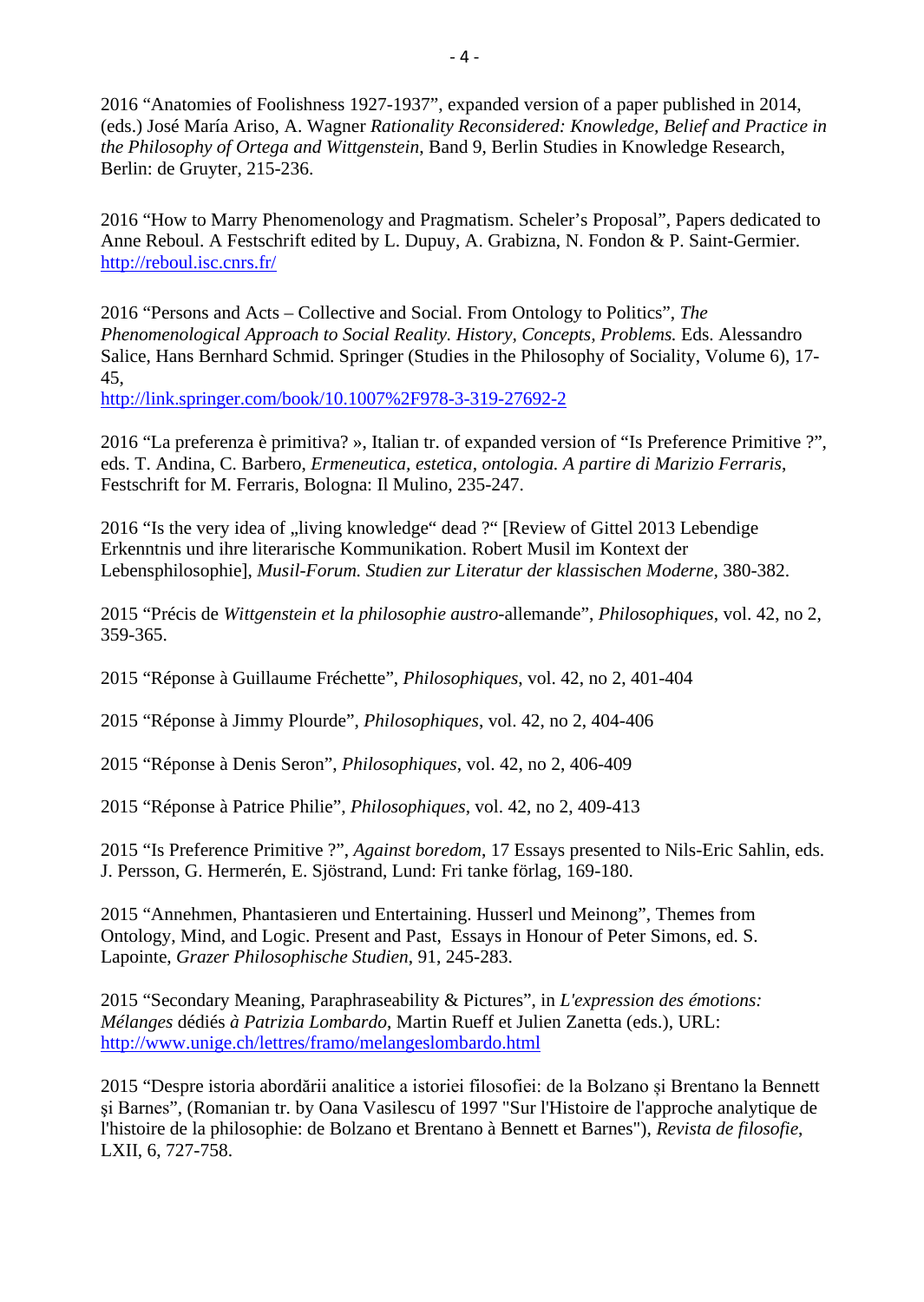2015 Mulligan, K., Simons, P. & Smith, B., "Ce se întâmplă cu filosofia contemporană? " (Romanian tr. by Oana Vasilescu of 2006 "What's Wrong with Contemporary Philosophy ?"), *Revista de filosofie*, LXII, 6, 759-765.

2014 **Wittgenstein e la filosofia austro-tedesca,** Italian tr. of 2012 **Wittgenstein et la philosophie austro-allemande**, (Paris: Vrin), collana di studi filosofici "La scala e l'album", Milan: Mimesis. [http://www.ibs.it/code/9788857523071/mulligan-kevin/wittgenstein-filosofia](http://www.ibs.it/code/9788857523071/mulligan-kevin/wittgenstein-filosofia-austro.html)[austro.html](http://www.ibs.it/code/9788857523071/mulligan-kevin/wittgenstein-filosofia-austro.html)

2014 **Wittgenstein y la filosofía austro-alemana**, Spanish tr. of 2012 **Wittgenstein et la philosophie austro-allemande**, (Paris: Vrin), Madrid: Editorial Tecnos [http://www.amazon.de/Wittgenstein-filosof%C3%ADa-austro-alemana-Filosof%C3%ADa-](http://www.amazon.de/Wittgenstein-filosof%C3%ADa-austro-alemana-Filosof%C3%ADa-Ensayo/dp/8430962786)[Ensayo/dp/8430962786](http://www.amazon.de/Wittgenstein-filosof%C3%ADa-austro-alemana-Filosof%C3%ADa-Ensayo/dp/8430962786)

2014 "Anatomies of Foolishness 1927-1937", Yearbook, Kungl. Vitterhetsakademien (KVHAA), Royal Swedish Academy of Letters, History and Antiquities: Stockholm, 109-129. [http://www.vitterhetsakad.se/ckeditor\\_assets/attachments/362/a14mulligan.pdf](http://www.vitterhetsakad.se/ckeditor_assets/attachments/362/a14mulligan.pdf)

2014 "Mikä nykyfilosofiassa on vialla?", Finnish tr. of 2006 Mulligan, Simons & Smith, "What's Wrong with Contemporary Philosophy ?", with replies by Susanna Lindberg, Pauliina Remes & Tuomas E. Tahko, *Niin & Näin*, 1/2014, 69-74.

2014 [Review of 2011 T. Rønnow-Rasmussen, *Personal Value*, OUP], Vol. 26, 2 (June 2014), *Utilitas*, 221-223.

2014 "Knowledge First – A German Folly ?", in Dutant, J., Fassio D. and Meylan A. (eds.) **Liber Amicorum Pascal Engel**, University of Geneva, 380-400. URL <http://www.unige.ch/lettres/philo/publications/engel/liberamicorum>

2014 "Foolishness, Stupidity and Cognitive Values", *The Monist*, The Philosophy of Robert Musil, Guest ed. B. Nanay, 97:1, January 2014, 66-85 [https://www.unige.ch/lettres/philo/files/3414/2644/0947/mulligan\\_Foolishness\\_Stupidity\\_and\\_C](https://www.unige.ch/lettres/philo/files/3414/2644/0947/mulligan_Foolishness_Stupidity_and_Cognitive_Values.pdf) [ognitive\\_Values.pdf](https://www.unige.ch/lettres/philo/files/3414/2644/0947/mulligan_Foolishness_Stupidity_and_Cognitive_Values.pdf)

2013 "Formal Concepts", eds. Mulligan, K., Kijania-Placek, K. & Placek, T., **Studies in the History and Philosophy of Polish Logic. Essays in Honour of Jan Woleński**, Palgrave Macmillan, 205-223.

2013 Mulligan, K., Kijania-Placek, K. & Placek, T "Introduction. The History and Philosophy of Polish Logic: some basic thoughts", eds. Mulligan, K., K. Kijania-Placek, K. & Placek, T., **Studies in the History and Philosophy of Polish Logic. Essays in Honour of Jan Woleński**, Palgrave Macmillan, 1-10.

2013 Mulligan, K., Kijania-Placek, K. & Placek, T., (eds.) **Studies in the History and Philosophy of Polish Logic. Essays in Honour of Jan Woleński**, Palgrave Macmillan.

2013 "How to Destroy a European Faculty of Letters. Twenty Five Easy Steps", **Trust and Confidence in Scientific Research***,* G. Hermerén, K. Sahlin and N-E. Sahlin, (eds.) Kungl. Vitterhetsakademien (KVHAA), Royal Swedish Academy of Letters, History and Antiquities: Stockholm, 23-36.

[https://www.unige.ch/lettres/philo/files/3214/2644/4404/mulligan\\_HowToDestroy.pdf](https://www.unige.ch/lettres/philo/files/3214/2644/4404/mulligan_HowToDestroy.pdf)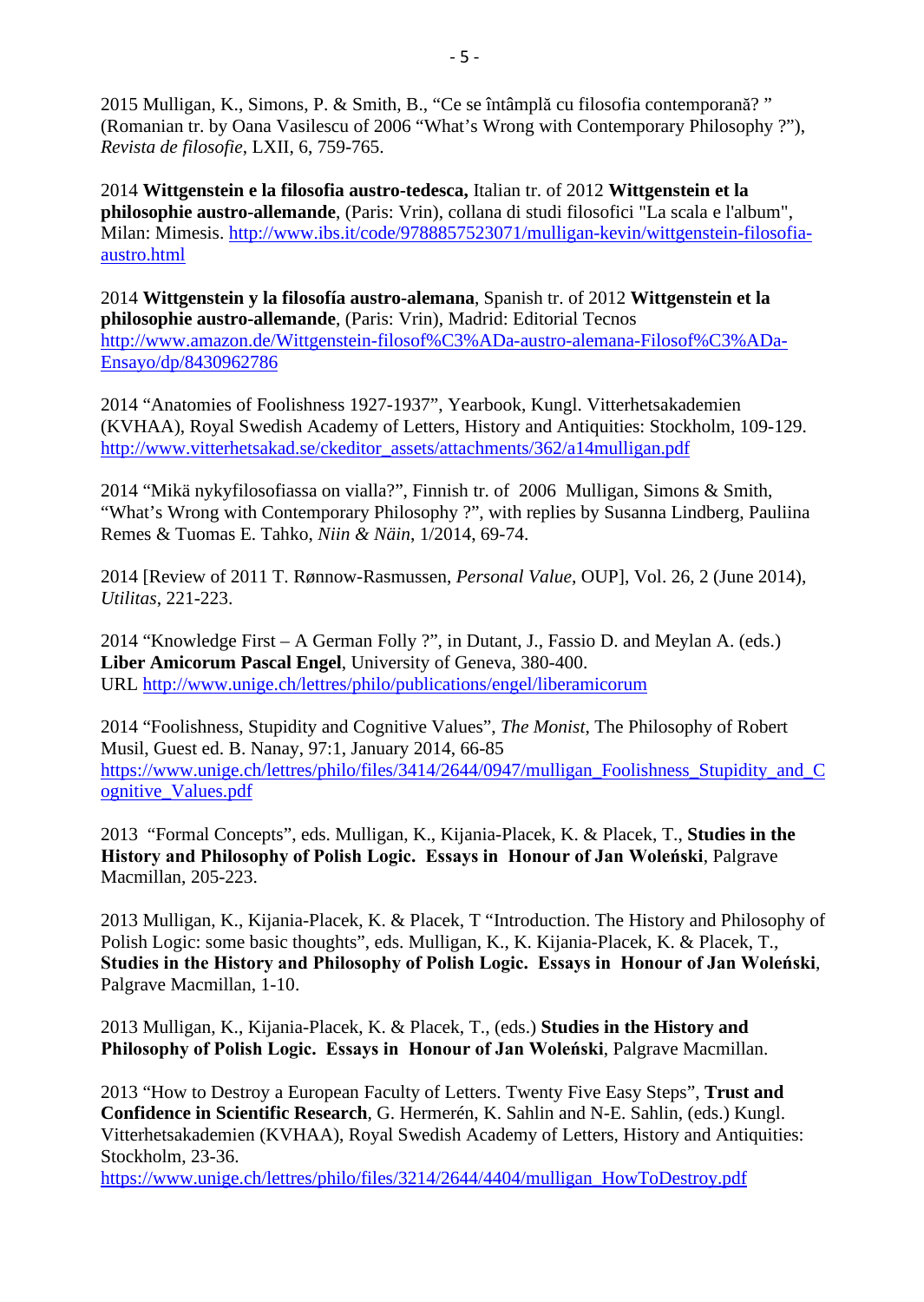2013 "Novel Questions, Poetic Answers" [Review of A. W. Moore, *The Evolution of Modern Metaphysics: Making Sense of Things*], *Times Literary Supplement*, September 27, 22-23, <http://www.the-tls.co.uk/tls/public/article1321316.ece>

2013 Gerrans Ph., Mulligan K., "Immaginazione, *default thinking* e incorporamento", (Italian translation of "Intentional Imagination and Delusion") in D. Tagliafico (ed.), "Nuove teorie dell'immaginazione", monograph number, *Rivista di Estetica*, n.s., 53, LIII, 55-87.

2013 "Czesław Miłosz, la liberté intérieure et la sottise", Littérature et connaissance, special number, *Philosophiques*, ed. P. Engel, 40/1, 107-20.

2013 Baldwin, B. T. (pseudonym), Egos and Selves – from Husserl to Nagel", C. Svennerlind, J. Almäng, R. Ingthorsson (eds.) **Johanssonian Investigations. Essays in Honour of Ingvar Johansson on His Seventieth Birthday**, ontos-verlag, 53-79.

2013 "Acceptance, Acknowledgment, Affirmation, Agreement, Assertion, Belief, Certainty, Conviction, Denial, Judgment, Refusal & Rejection", ed. Textor, M. **Judgement and Truth in Early Analytic Philosophy and Phenomenology***,* (History of Analytic Philosophy Series), London: Palgrave/Macmillan, 97-137.

2012 **Wittgenstein et la philosophie austro-allemande**, Collection Problèmes et Controverses, Paris: Vrin, 250 pp..

2012 Mulligan, K. & Scherer, K. R. "Toward a Working Definition of Emotion", *Emotion Review*, with peer commentary (Deigh, LeDoux, Majid, Schweder, Wassmann), 4, 345-357 <http://emr.sagepub.com/content/4/4/345>

2012 Mulligan, K. & Scherer, K. R. "Definitions Come in Many Kinds: Reply to Comments", *Emotion Review*, 4, 389-90. <http://emr.sagepub.com/content/4/4/345>

2012 Hastings, J., Ceusters, W., Smith, B.,& Mulligan, K. « Dispositions and processes in the emotion ontology », in CEUR-WS Volume 833, Pages 71--78. Proceedings of ICBO 2012, edited by Olivier Bodenreider, Maryann Martone and Alan Ruttenberg. <http://ceur-ws.org/Vol-833/paper10.pdf>

2012 Hastings, J., Novère, N. le, Ceusters, W., Mulligan, K., Smith, B., Wanting what we don't want to want: Representing addiction in interoperable bio-ontologies", [KR-MED: ICBO 2012](http://www.kr-med.org/icbofois2012/icbo.htm) International Conference on Biomedical Ontology 2012, Proceedings of the 3rd International Conference on Biomedical Ontology (ICBO 2012), KR-MED Series,<http://ceur-ws.org/Vol-897/>

2011 **Wittgenstein et ses prédecesseurs austro-allemands**, Conférences Hugues Leblanc, Montreal, I "De l'esprit et de l'âme", II "Eprouver vs Vouloir Dire, Vouloir, Se Souvenir", III "Significations primaires et secondaires", *Philosophiques*, 38, 2, pp. 5-69. <http://www.erudit.org/revue/philoso/2011/v38/n1/>

2011 "Vérifacteurs", French tr. of Mulligan, K., Simons, P. & Smith, B. 1984 "Truth-Makers", *Études de philosophie*, no. 9-10, 2008-2011, translated by B. Langlet & J.-Fr. Rosecchi, pp. 104- 138.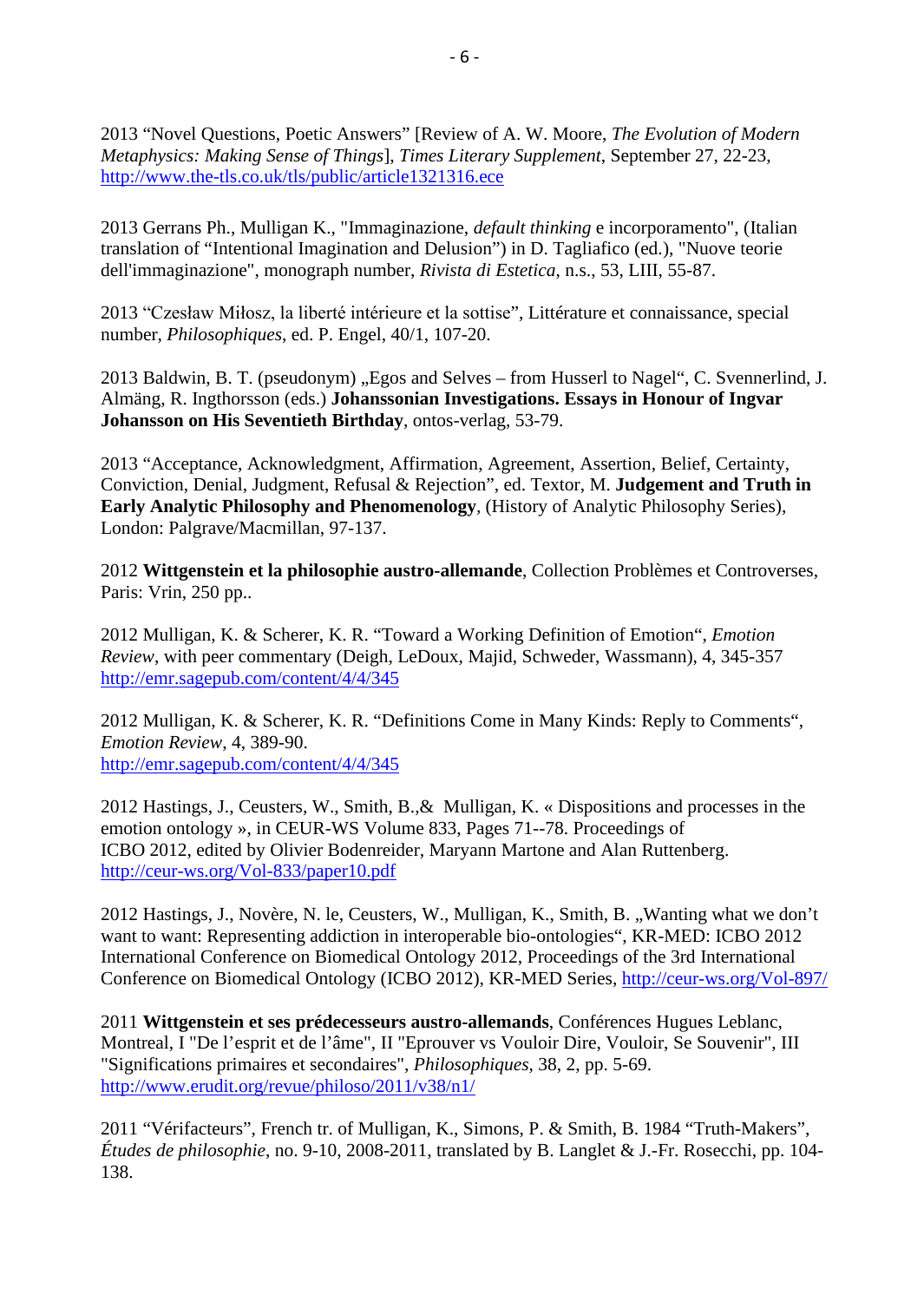2011 "On Meaning Something and Meanings", **Themes from Early Analytic Philosophy. Essays in Honour of Wolfgang Künne**, special number *Grazer Philosophische Studien*, ed. B. Schnieder et al., 82, 255-284.

2011 "Quibbles & Grumbles from Mitteleuropa", part of a symposium on Hans-Johann Glock's *What is Analytic Philosophy?*, with replies by Glock, *Teorema*, XXX/1, 103-113.

2010 "The Truth Connective vs the Truth Predicate. On Taking Connectives Seriously", part of a symposium on Wolfgang Künne's *Conceptions of Truth*, with replies by Künne, *Dialectica*, 64, 4, 565-584. <http://onlinelibrary.wiley.com/doi/10.1111/j.1746-8361.2010.01247.x/pdf>

2010 "Emotions and Values", **The Oxford Handbook of Philosophy of Emotion**, ed. P. Goldie, Oxford University Press, 475-500.

2010 "Husserls Herz", **Husserl und die Philosophie des Geistes**, eds. Manfred Frank & Niels Weidtmann, Berlin: Suhrkamp, 209-238.

2010 Romanian tr. of 2001 B. Baertschi & Mulligan, K., eds., **Les nationalismes**, ("Ethique et philosophie morale", Paris: Presses Universitaires de France) : **Nationalismele**, Bucharest : Nemira.

2010 Romanian tr. of Introduction to 2001 B. Baertschi & Mulligan, K., eds., **Les nationalismes**, ("Ethique et philosophie morale", Paris: Presses Universitaires de France) : « Introducere », **Nationalismele**, Bucharest : Nemira, 8-14.

2009 "Tractarian Beginnings and Endings. Worlds, Values, Facts and Subjects", in: G. Primiero, S. Rahman (eds), **Acts of Knowledge: History, Philosophy and Logic**. Essays Dedicated to Göran Sundholm, College Publications, Tribute series, 151-168.

2009 "Von angemessenen Gefühlen zu Werten" (German tr. of 1998 "From Appropriate Emotions to Values"), ed. Sabine Döring, **Philosophie der Gefühle**, Frankfurt am Main: Suhrkamp Verlag, 462-495.

2009 "Torheit, Vernünftigkeit und der Wert des Wissens", **Wissen und Werte**, ed. G. Schönrich, Paderborn: mentis Verlag, 27-44. [https://www.unige.ch/lettres/philo/files/5614/2644/1560/mulligan\\_TORHEIT\\_VERNUNFTIGK](https://www.unige.ch/lettres/philo/files/5614/2644/1560/mulligan_TORHEIT_VERNUNFTIGKEIT....pdf) [EIT....pdf](https://www.unige.ch/lettres/philo/files/5614/2644/1560/mulligan_TORHEIT_VERNUNFTIGKEIT....pdf)

2009 "Values", **The Routledge Companion to Metaphysics**, eds. R. Poidevin, P. Simons, A. McGonigal & R. Cameron, London: Routledge, 401-411.

2009 "On Being Struck by Value – Exclamations, Motivations and Vocations", **Leben mit Gefühlen. Emotionen, Werte und ihre Kritik**, ed. Barbara Merkel, Paderborn: mentis-Verlag, 141-161.

2009 "Moral Emotions", in eds. Sander, D. & Scherer, K., **The Oxford Companion to Emotions and the Affective Sciences**, Oxford University Press, 262-265.

2009 "Gestalt (and feeling)", in eds. Sander, D. & Scherer, K., **The Oxford Companion to Emotions and the Affective Sciences**, Oxford University Press, 195-196.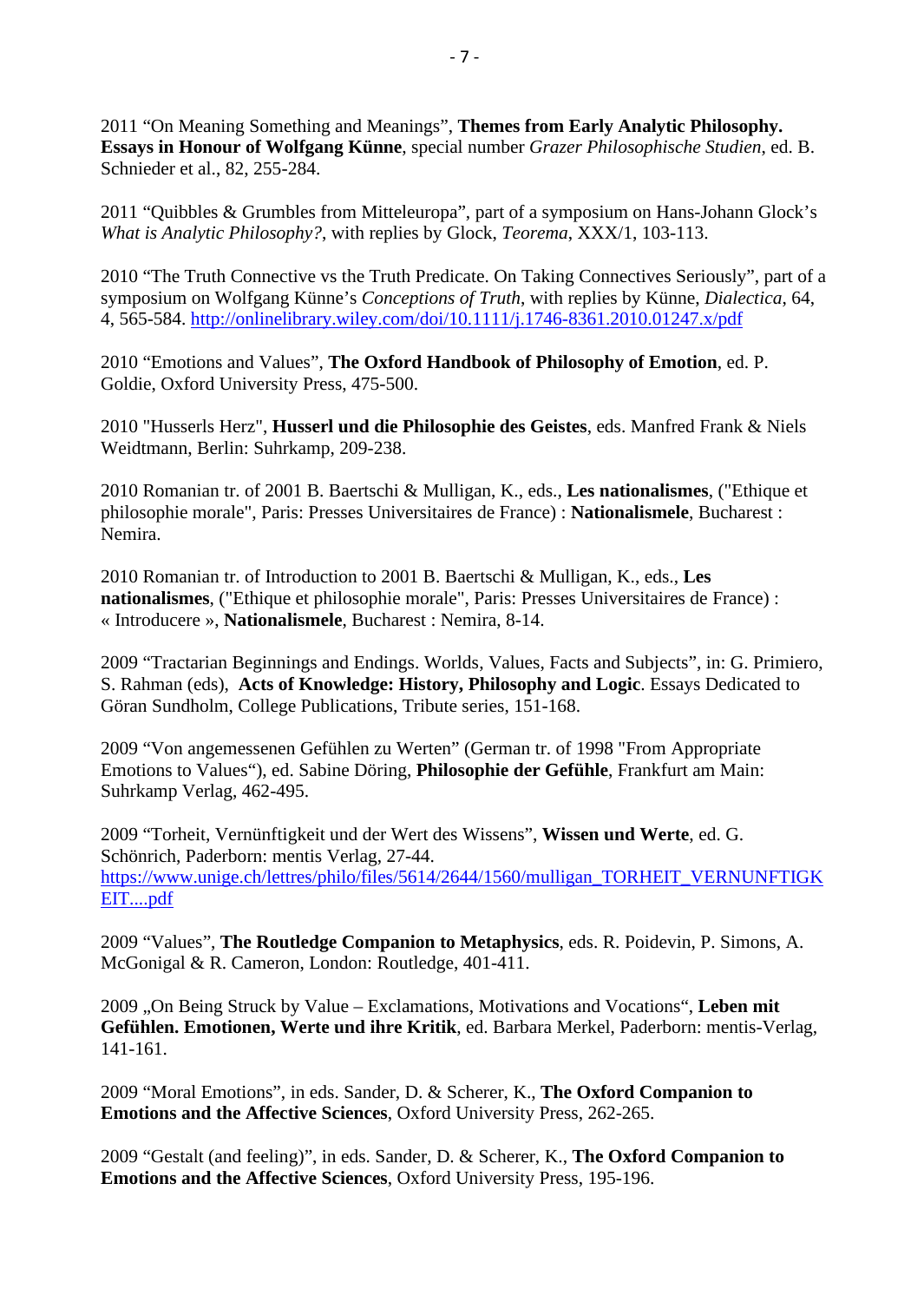2009 "Was sind und was sollen die unechten Gefühlen?", Hgb. Ursula Amrein, **Das Authentische. Referenzen und Repräsentationen**, Zürich: Chronos Verlag [\(www.chronos](http://www.chronos-verlag.ch/)[verlag.ch\)](http://www.chronos-verlag.ch/), 225-242.

2009 ed. with Wlodek Rabinowicz, proceedings of the 2008 Cracow workshop on value theory, *Ethical Theory and Moral Practice*,<http://www.springerlink.com/content/1572-8447/>

2009 with Wlodek Rabinowicz, Editorial, *Ethical Theory and Moral Practice*, 327-8.

2009 "Selbstliebe, Sympathie und Egoismus", **Robert Musil – Ironie, Satire und falsche Gefühle**, eds, K. Mulligan & A. Westerhoff, 55-73 [https://www.unige.ch/lettres/philo/files/9914/2644/1179/mulligan\\_SELBSTLIEBE\\_SYMPATHI](https://www.unige.ch/lettres/philo/files/9914/2644/1179/mulligan_SELBSTLIEBE_SYMPATHIE_UND_EGOISMUS.pdf) [E\\_UND\\_EGOISMUS.pdf](https://www.unige.ch/lettres/philo/files/9914/2644/1179/mulligan_SELBSTLIEBE_SYMPATHIE_UND_EGOISMUS.pdf)

2009 ed. with A. Westerhoff, **Robert Musil – Ironie, Satire, falsche Gefühle,** Paderborn: mentis Verlag

2009 with Armin Westerhoff: "Statt einer Einleitung: Drei Stichworte und zwei Kontexte zu Robert Musil", **Robert Musil – Ironie, Satire und falsche Gefühle**, eds, K. Mulligan & A. Westerhoff, 7-11.

2009 "Truth and the truth-maker principle in 1921", in: Lowe, E. J. and Rami, A. (eds.): *Truth and Truth-Making*, Chesham: Acumen, 39-58. [http://www.acumenpublishing.co.uk/display.asp?K=e2008020112552008&sf1=editor&st1=E%2](http://www.acumenpublishing.co.uk/display.asp?K=e2008020112552008&sf1=editor&st1=E%20J%20Lowe%20and%20A%20Rami&sort=sort_title&m=1&dc=1) [0J%20Lowe%20and%20A%20Rami&sort=sort\\_title&m=1&dc=1](http://www.acumenpublishing.co.uk/display.asp?K=e2008020112552008&sf1=editor&st1=E%20J%20Lowe%20and%20A%20Rami&sort=sort_title&m=1&dc=1)

2009 Reprint of "Truth-Makers", in: Lowe, E. J. and Rami, A. (eds.): *Truth and Truth-Making*, Chesham: Acumen, 59-86.

2008 "Ironie, valeurs cognitives et bêtise", *Philosophiques*, Vol. 35, No. 1, Les valeurs de l'ironie, ed. Pascal Engel, 89-107. <https://www.erudit.org/en/journals/philoso/2008-v35-n1-philoso2273/018237ar/>

2008 "Scheler: Die Anatomie des Herzens oder was man alles fühlen kann", **Klassische Emotionstheorien von Platon bis Wittgenstein** (Classic Theories of Emotions from Plato to Wittgenstein), eds. H. Landweer & U. Renz, Berlin: de Gruyter, 589-612. [https://www.unige.ch/lettres/philo/files/2714/2644/1524/mulligan\\_SchelerHerzRenz.pdf](https://www.unige.ch/lettres/philo/files/2714/2644/1524/mulligan_SchelerHerzRenz.pdf)

2008 "Propriétés, Processus et Priorités", **Compléments de substance. Etudes sur les propriétés accidentelles offertes à Alain de Libera**, eds. Ch. Erismann & A. Schniewind, Paris: Vrin, 231-247.

2007 "Intentionality, Knowledge and Formal Objects", **Hommage à Wlodek**, electronic Festschrift for Wlodek Rabinowiz, eds. Toni Rønnow-Rasmussen et al. <http://www.fil.lu.se/HommageaWlodek/site/papper/MulliganKevin.pdf>

Expanded print version, 2007 "Intentionality, Knowledge and Formal Objects", **Disputatio**, Vol. II, No. 23, November 2007, 205-228,<http://disputatio.com/index.php>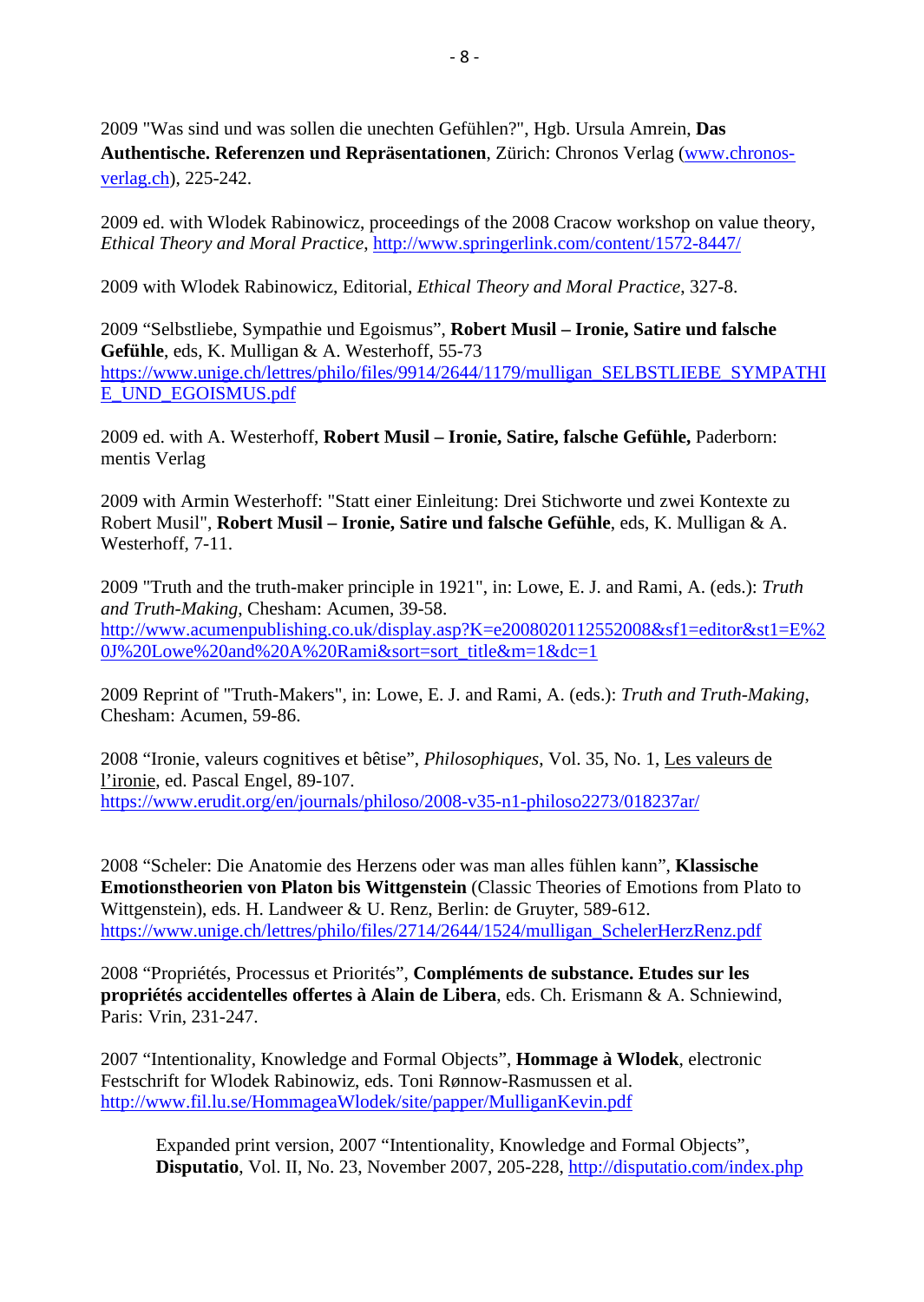2007 "Two Dogmas of Truthmaking", J-M. Monnoyer (ed.) **Metaphysics and Truthmakers**, Frankfurt: ontos, 51-66. [https://www.unige.ch/lettres/philo/files/4614/2643/9886/mulligan\\_TMTwoDogmas.pdf](https://www.unige.ch/lettres/philo/files/4614/2643/9886/mulligan_TMTwoDogmas.pdf)

2007 with Fabrice Correia "Facts", **Stanford Encyclopedia of Philosophy,**  <http://plato.stanford.edu/entries/facts/>

2007 ed. **The Philosophy of Kit Fine**, Special issue of *Dialectica,* 61, 1.

2007 Reprint « Truth-Makers », J-M. Monnoyer (ed.) *Metaphysics and Truthmakers*, Frankfurt: ontos, 9-50.

2006 "Soil, Sediment and Certainty", **The Austrian Contribution to Analytic Philosophy**, ed. Mark Textor, London: Routledge (London Studies in the History of Philosophy), 89-129

2006 "Wahrheit und das Wahrmacher-Prinzip im Jahr 1921", **Untersuchungen zur Ontologie**, (eds.) G. Imaguire & C. Schneider, Munich: Philosophia, Festschrift for Hans Burkhardt, 55-78.

2006 "Facts, Formal Objects and Ontology, **Modes of Existence. Papers in Ontology and Philosophical Logic**, eds. Andrea Bottani & Richard Davies, Frankfurt: ontos verlag, 31-46. [https://www.unige.ch/lettres/philo/files/3714/2643/9673/mulligan\\_FactsBergamo4.pdf](https://www.unige.ch/lettres/philo/files/3714/2643/9673/mulligan_FactsBergamo4.pdf)

2006 with Peter Simons & Barry Smith, "What's Wrong with Contemporary Philosophy ?", special number of **Topoi**, Philosophy: What is to be done ?, 25, 63-67 <http://www.springerlink.com/content/e6hl522358431760/>

2006 "Geist (and Gemüt) vs Life – Max Scheler and Robert Musil", **Le Ragioni del Conoscere e dell'Agire. Scritti in onore di Rosaria Egidi,** ed. R. Calcaterra, Milan: Franco Angeli, 366- 378.

https://www.unige.ch/lettres/philo/files/1114/2644/3618/mulligan Geist and Gemut vs Life -[\\_Robert\\_Musil\\_and\\_Max\\_Scheler.pdf](https://www.unige.ch/lettres/philo/files/1114/2644/3618/mulligan_Geist_and_Gemut_vs_Life_-_Robert_Musil_and_Max_Scheler.pdf)

2006 "Ascent, Propositions and other Formal Objects", **Grazer Philosophische Studien**, 72, 29- 48.

[https://www.unige.ch/lettres/philo/files/1214/2643/9648/mulligan\\_AscentPropositionsGPS\\_72\\_](https://www.unige.ch/lettres/philo/files/1214/2643/9648/mulligan_AscentPropositionsGPS_72_K_MULLIGAN.pdf) [K\\_MULLIGAN.pdf](https://www.unige.ch/lettres/philo/files/1214/2643/9648/mulligan_AscentPropositionsGPS_72_K_MULLIGAN.pdf)

2005 Reprint "The Essence of Language: Wittgenstein's Builders and Bühler's Bricks", **Kodikas/Code. Ars Semeiotica,** Special Issue, *Karl Bühler,* Vol. 28, 71-86.

2005 "Mach si Ehrenfels. Fundamentele teoriei gestaltiste", in Constantin Stoenescu, Ion Tanasescu (eds.), *Filosofia Austriaca*, Bucharest: Pelican, 262-298.

2004 "Brentano on the Mind, **The Cambridge Companion to Brentano**, ed. D. Jacquette, Cambridge University Press, 66-97.

2004 "Essence and Modality. The Quintessence of Husserl's Theory", in M. Siebel & M. Textor (eds.) **Semantik und Ontologie. Beiträge zur philosophischen Forschung**, Frankfurt: Ontos Verlag, 387-418.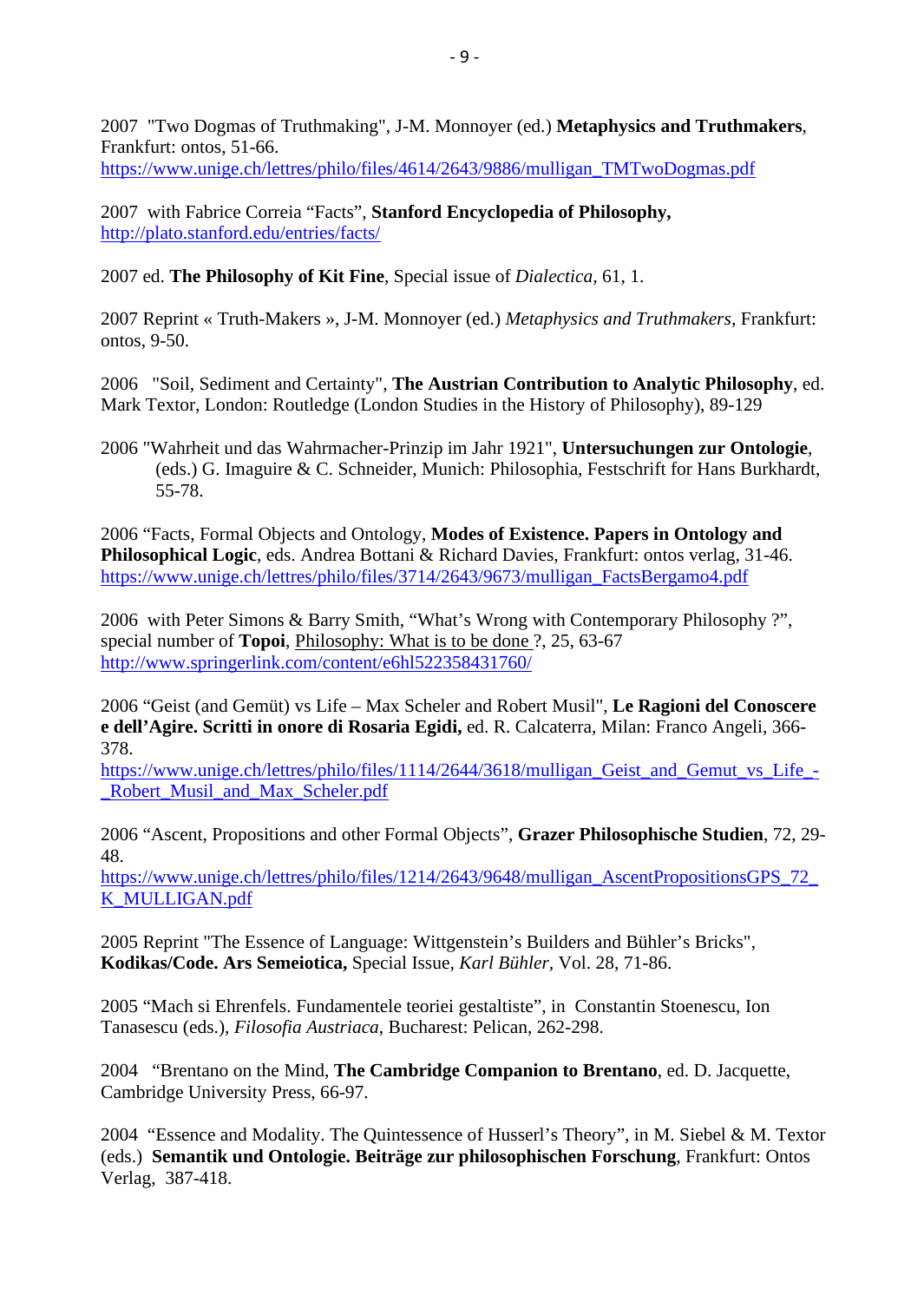2004 "Husserl on the "logics" of valuing, values and norms", *Fenomenologia della Ragion Pratica. L'Etica di Edmund Husserl*, (eds.) B. Centi & G. Gigliotti, 177-225, Naples: Bibliopolis

French tr. : 2006 "Husserl sur les 'Logiques`de la valorisation, des valeurs et des norms", *Philosophia Scientiae*, 10, I, 71-107.

2004 ed. with H. Hochberg, **Relations and Predicates**, Philosophical Analysis, Frankfurt: Ontos Verlag, http://www.science-digital.com/Ontos/O-Mulligan-R.htm

2004 "L'essence du langage, les maçons de Wittgenstein et les briques de Bühler", French tr. of 1997 "The Essence of Language: Wittgenstein's Builders and Bühler's Bricks", <http://htl.linguist.jussieu.fr/num2/num2.htm>

2003 "Seeing, Certainty and Apprehension", eds. Hallvard Fossheim, Tarjei Mandt Larsen, and John Rickard Sageng (eds.), **Non-Conceptual Aspects of Experience**. Oslo: Unipub forlag.

2003 with Pascal Engel, "Normes éthiques et normes cognitives", **Cités**, N°15, 2003, PUF, Paris, pp. 171-186.

2003 "Searle, Derrida and the Ends of Phenomenology", **John Searle**, ed. B. Smith, Contemporary philosophy in Focus, Cambridge University Press, 261-286.

2003 "Dispositions, their Bases and Correlates – Meinong's Analysis", **Philosophy and Logic. In Search of the Polish Tradition**, ed. Katarzyna Kijania-Placek, Synthese Series, FS for Jan Wolenski, Kluwer, 193-211.

2003 "Stati di cose, verità e fattori di verità", special number of *Sistemi intelligenti*, on Ontology, ed. R. Casati, XV, 3, (translated by Alessandro Dell'Anna), 539-556

2003 "La filosofia analitica: che cosa è stata e che cosa ha da essere", *Iride*, 40, 631-634.

2003 "Forms of Life or Ways of Life ?", *Rivista di estetica*, 24, 3/2003, XLIII, "Bozetti. In Memoria di Paolo Bozzi", eds. C. Barbero, R. Casati, M. Ferraris, A. Varzi, 103-105.

2002 (appeared 2001) "A History of Early Analytic Metaphysics", **Analytic Philosophy : Classic Readings**, ed. Steven Hales, Wadsworth : Belmont, California, 83-92.

2002 "Getting Geist - Certainty, Rules and Us", **Cinquantenaire Ludwig Wittgenstein**, Proceedings of the 2001 Tunis Wittgenstein conference, ed. M. Ouelbani, University of Tunis, 35-62.

2001 ed. with J.-P. Cometti, **La Philosophie autrichienne de Bolzano à Musil**. **Histoire et Actualité**, Proceedings of the 1997 Cerisy colloquium, Paris: Vrin

2001 with J.-P. Cometti, « Introduction » in K. Mulligan & J.-P. Cometti, eds. **La Philosophie autrichienne**

2001 ed. with B. Baertschi, **Les nationalismes**, "Ethique et philosophie morale", Paris: Presses Universitaires de France.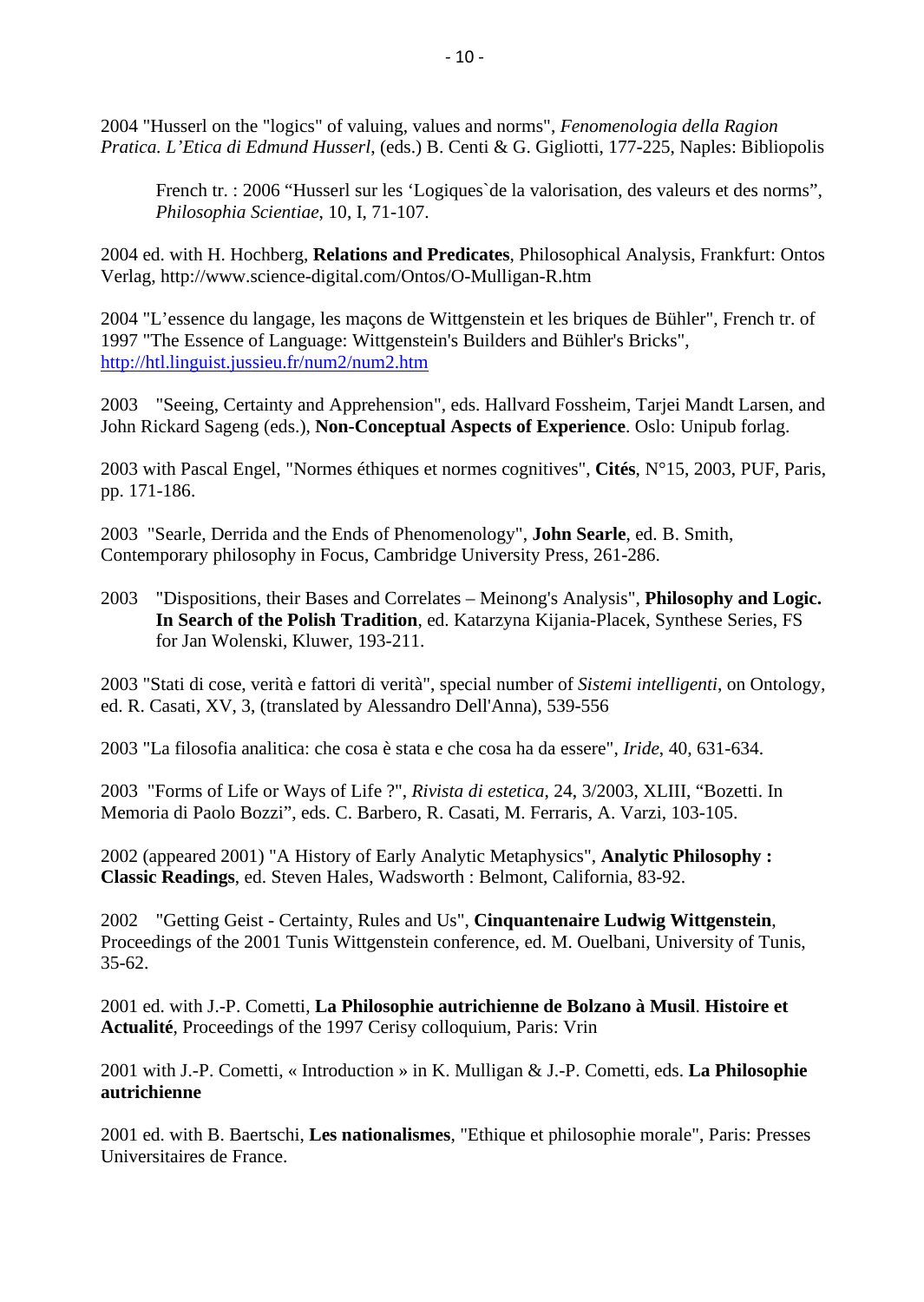2001 "Logical Positivism and Logical Empiricism", N. J. Smelser and Paul B. Baltes (editors), **International Encyclopedia of the Social & Behavioral Sciences**, Pergamon, Oxford, 9036- 9038

2001 "Phenomenology: Philosophical Aspects", N. J. Smelser and Paul B. Baltes (editors) **International Encyclopedia of the Social & Behavioral Sciences**, Pergamon, Oxford, 11363-11369.

Catalan tr.: 2002 "Actes socials i objectes socials", **Comprendre. Revista catalana de filosofia**, Any IV, 2002/2, 193-204.

2001 "Actes i objectes. Una anàlisi de la fenomenologia realista", Anuari de la societat catalana de filosofia, XIII, Institut d'estudis catalans, 241-262

2001 "Kevin Mulligan. Subversão e filosofia", Interview (Desidério Murcho), Livros,18 April, 54-55, [http://critica.no.sapo.pt/entr\\_kmulligan.html](http://critica.no.sapo.pt/entr_kmulligan.html)

2001 "Wittgenstein and Austrian Philosophy", Television Interview, RAI Educational - Multimedia Encyclopaedia.

2001 with B. Baertschi, "Avant-propos", Baertschi & Mulligan, eds., **Les nationalismes**, "Ethique et philosophie morale", Paris: Presses Universitaires de France, 1-2.

2001 with B. Baertschi, "Introduction", Baertschi & Mulligan, eds., **Les nationalismes**, "Ethique et philosophie morale", Paris: Presses Universitaires de France, 3-8.

2000 "Predication", **Concise Routledge Enyclopedia of Philosophy**, ed. E. Craig, Routledge, 708.

2000 "Métaphysique et Ontologie", (dir.) P. Engel, **Précis de Philosophie analytique**, Collection Thémis, Paris: Presses Universitaires de France, 5-33.

Italian tr., 2002, "Metafisica e ontologia", **Aut Aut**, 310-311, 116-143.

2000 "La Philosophie autrichienne – quelques variations constantes", Ouelbani, M (dir.) La Philosophie autrichienne – spécificités et influences, Université de Tunis 1, 9-26.

Expanded version: 2001 "De la philosophie autrichienne et de sa place", J.-P. Cometti & K. Mulligan eds., **La Philosophie autrichienne de Bolzano à Musil**. **Histoire et Actualité**, Paris: Vrin, 8-25.

2000 [Review of Busino, G 1998 Sociologie des sciences et des techniques, Paris : PUF, Que sais-je ?], *European Societies*, 2 (1), 101-103.

2000 "C'était quoi la philosophie dite 'continentale`? ", K. O. Apel, J. Barnes et al. **Un siècle de philosophie 1900-2000**, Folio Essais, Paris: Gallimard, 332-366.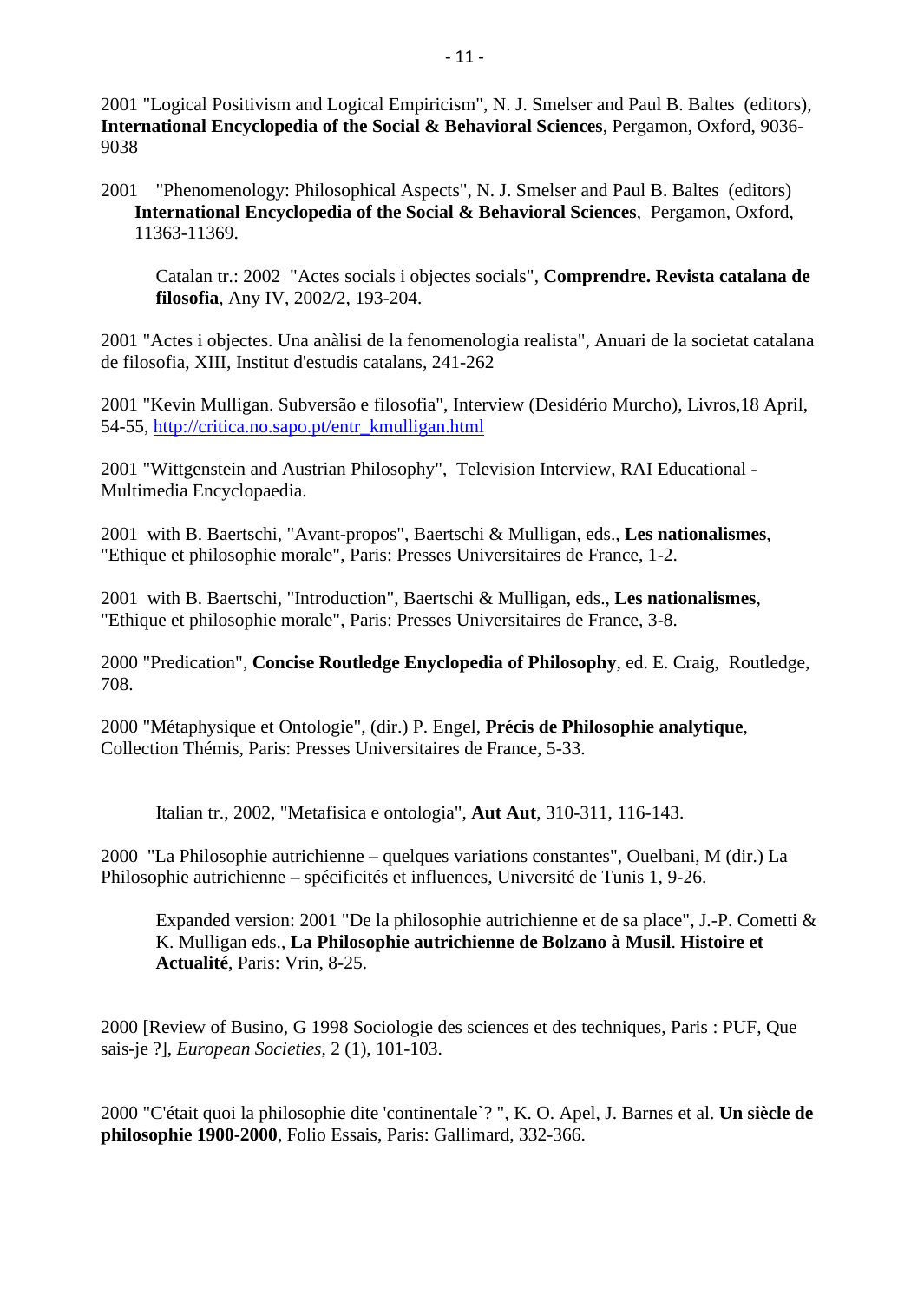2000 "Promesse ed altri atti sociali : costituenti e struttura", eds. S. Besoli & L. Guidetti Il **Realismo fenomenologico. Sulla filosofia dei circoli di Monaco e Gottinga**, Macerata : Quodlibet, 309-384, (Italian tr. of 1987 "Promisings and other Social Acts: their Constituents and **Structures** 

1999 "Justification, Rule-Breaking and the Mind", **Proceedings of the Aristotelian Society**, London, Vol. XCIX, 123-139.

1999 with Patrizia Lombardo, eds. special number of **Critique**, Penser les émotions, 3/1999

1999 with Patrizia Lombardo, ´´Avant-propos``, **Critique**, Penser les émotions, 3, 481-486

1999 "Perception, Predicates and Particulars", ed. Denis Fisette, **Consciousness and Intentionality: Models and Modalities of Attribution**, The Western Ontario Series in Philosophy of Science, Kluwer, 163-194.

1999 ´´La varietà e l'unità dell'immaginazione``, **Rivista di Estetica**, *Percezione*, 53-67.

1999 with J.-P.Cometti (dirs.) **La Critique de la raison en Europe centrale**, **Philosophiques** (Canada), 26/2.

1999 with J.-P.Cometti (dirs.) "Introduction", "La Critique de la raison en Europe centrale", **Philosophiques** (Canada), 26/2.

1999 "Exactitude et bavardage. Gloses pour une opposition paradigmatique dans la philosophie autrichienne, "La Critique de la raison en Europe centrale", **Philosophiques** (Canada), 26/2, 177- 201

1999 [Review of Austrian Philosophy Past and Present. Essays in Honour of Rudolf Haller, eds K. Lehrer & J. C. Marek, Boston Studies in the Philosophy of Science, 190, Kluwer, 1997], **Institute Vienna Circle Yearbook**, Greenberger-Reiter-Zeilinger (eds.): Epistemological and Experimental Problems in Quantum Physics, 350-353.

1998 "Valeurs et Normes Cognitives", Les nouvelles morales - éthique et philosophie, ed. Monique Canto-Sperber, **Magazine Littéraire**, 78-79.

1998 (with R. Mulligan & A.-C. Juillerat,) "La Mémoire affective: le cas de la douleur, **Cahiers de psychiatrie**, Genève, 157-161.

1998 "From Appropriate Emotions to Values", *Secondary Qualities Generalized*, ed. P. Menzies, *The Monist*, vol. 84, no. 1, January, 161-188.

1998 "The Spectre of Inverted Emotions and the Space of Emotions", *Acta Analytica*, revised English version of 1995 "Le spectre de l'affect inverti et l'espace des émotions", 89-105.

1998 "The symptoms of Gödel-mania. Parisian abuses of science and postmodernist discourse", *Times Literary Supplement*, review of A. Sokal & J. Bricmont Les Impostures Intellectuelles**,**  1.5.98, 13-14; reproduced in naturalSCIENCE, May 23, 1998, <http://naturalscience.com/ns/books/book04.html>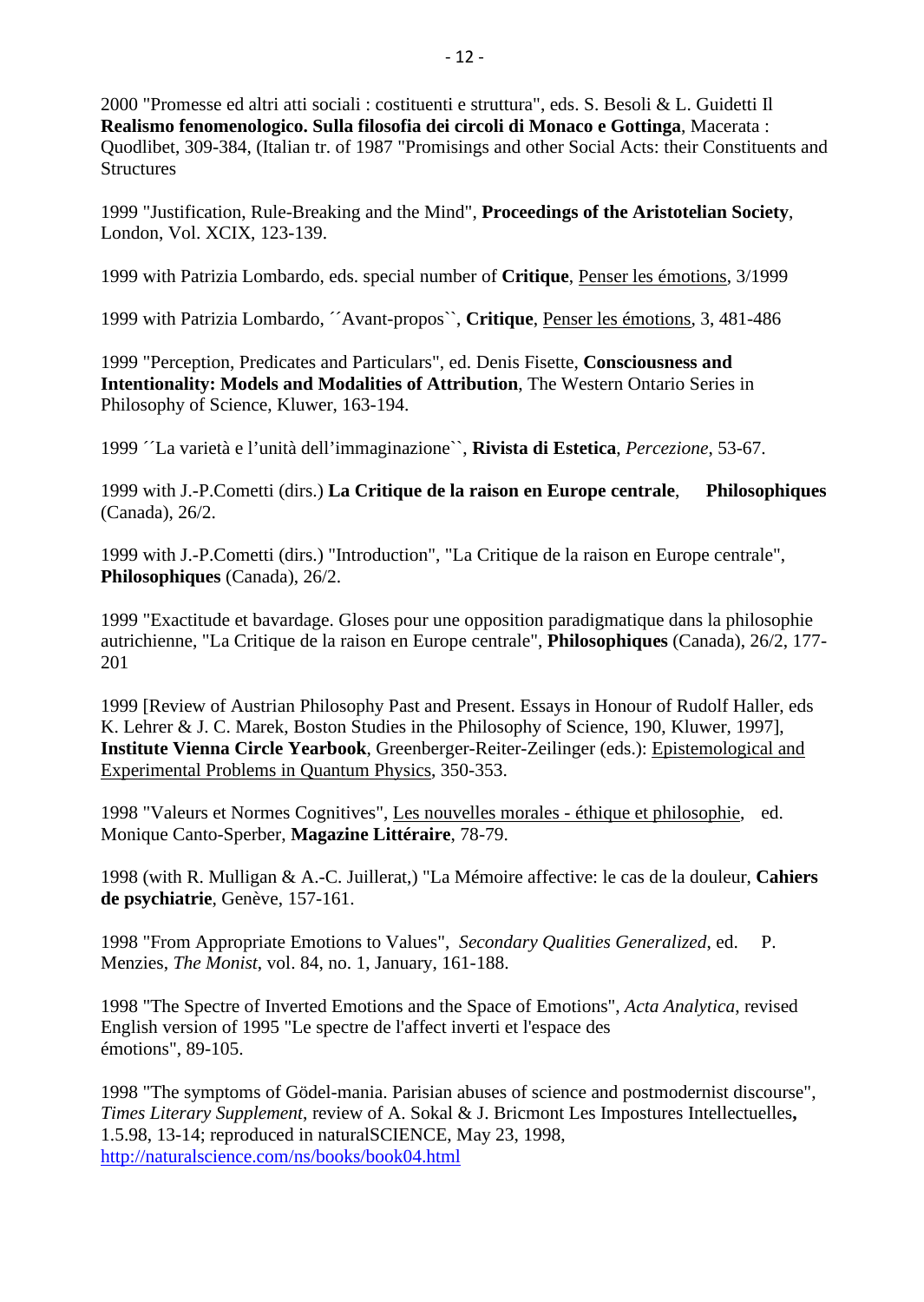1998 "The great divide", *Times Literary Supplement***,** (Title page: "The battle of the two schools") review of books by Engel, d'Agostini and others, 26.6.98, 6-8.

1998 "Predication", **Routledge Encyclopaedia of Philosophy**, (ed.) E. Craig, Routledge: London, Vol 7, 665-667.

1998 "Continental and analytic philosophy", Letter to the Editor, *Times Literary Supplement*, 24.07.98, p. 17.

1998 "Relations - through thick and thin", *Erkenntnis*, Analytical Ontology, 325-353.

1997 "Konstanz und Kriterien: Brunswiks Beitrag", Hrsg. K. Fischer, F. Stadler, **Wahrnehmung und Gegenstandswelt. Zum Lebenswerk von Egon Brunswik**, Springer, Veröffentlichungen des Instituts Wiener Kreis, Bd. 4, (Proceedings of the 1994 Vienna Brunswik Colloquium), 137-150.

1997 "The Essence of Language: Wittgenstein's Builders and Bühler's Bricks", *Revue de Métaphysique et Morale*, 2, 193-216.

1997 "Sur l'Histoire de l'approche analytique de l'histoire de la philosophie: de Bolzano et Brentano à Bennett et Barnes", (éd.) J.-M. Vienne, **Philosophie analytique et Histoire de la philosophie** (Proceedings of 1991 Nantes conference), Paris: Vrin, 61-103.

1997 "How Perception Fixes Reference", in: Alex Burri (ed.),**Sprache und Denken / Language and Thought**, Berlin / New York: de Gruyter, 122-138.

1997 "Lo stato di cose nelle Ricerche Log*iche* di Husserl", Italian translation of revised version of 1990 "Husserl on States of Affairs in the Logical Investigations", *Discipline filosofiche*, special number on La nozione di "stato di cose" (The notion of "state of affairs), 2, 127-158.

1997 "Analitici e continentali; il pluralismo in filosofia": "1. Mulligan: la filosofia continentale dal punto di vista analitico", "2. La storia", "3. Fattori sociali", "4. Alle origini della filosofia continentale", F. D'Agostini, **Filosofia Analitica. Analizzare, tradurre, interpretare**, Turin: Paravia Scriptorium, 172-177, partial reprint of (51).

1997 "Das Wesen der Sprache: Wittgensteins Maurer und Bühlers Bausteine", *Brentano Studien***,**  7**,** (German tr. of 1997 "The Essence of Language: Wittgenstein's Builders and Bühler's Bricks"), 267-290.

1996 "Constancy, Content and Sense", **Penser l'Esprit. Des sciences de la cognition à une philosophie cognitive**, sous la dir. de V. Rialle et D. Fisette, Presses Universitaires de Grenoble, 141-150.

1996 "Percepción, Particulares y Predicados", **Revista de Filosofia**, III epoca, 9, 105-120.

1995 "Inherence" in **A Companion to Metaphysics**, eds. E. Sosa & J. Kim, Oxford: Blackwell, 242-243.

1995 "Internal Relations" in **A Companion to Metaphysics**, eds. E. Sosa & J. Kim, Oxford: Blackwell, 245-246.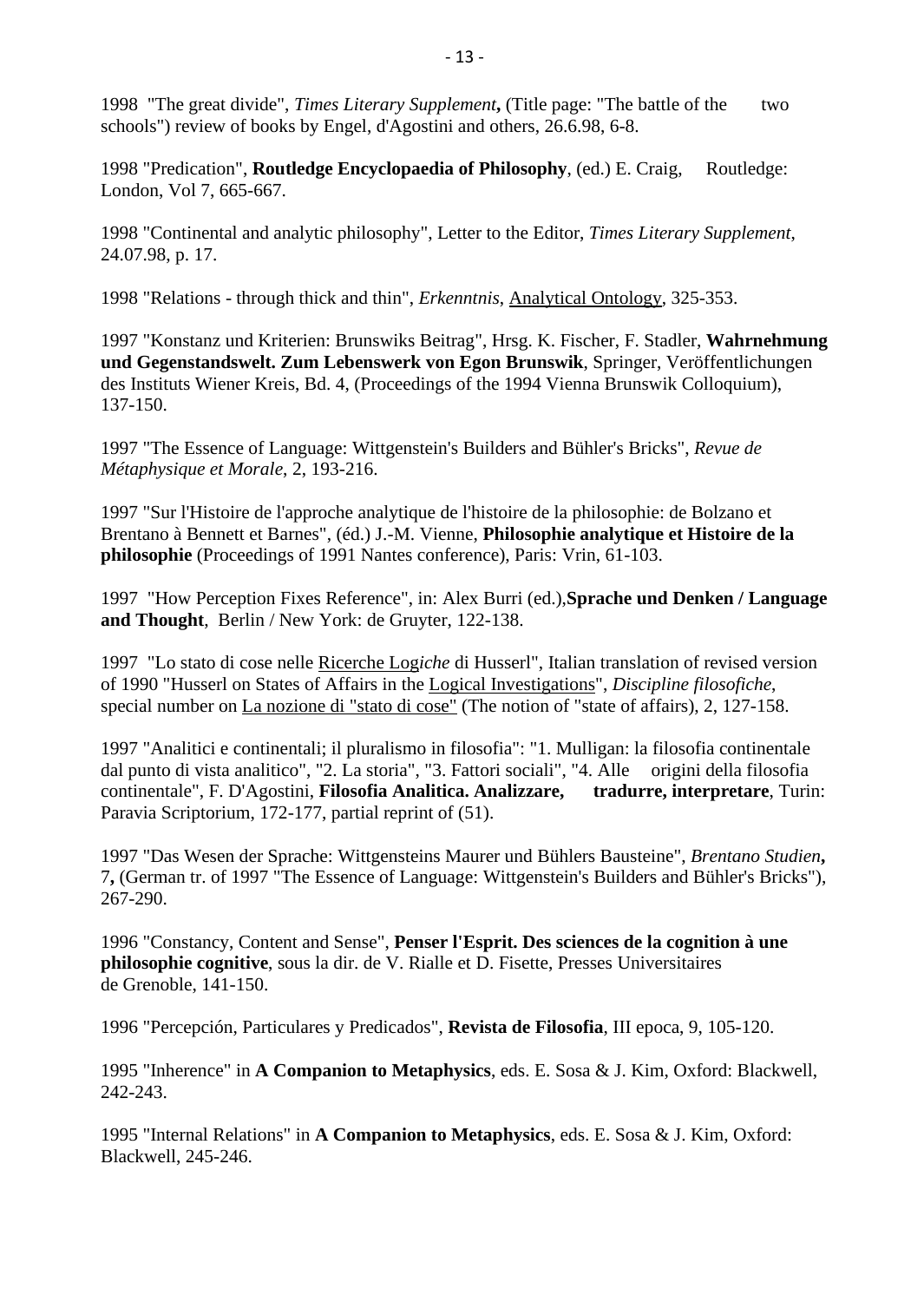1995 "Mach" in **A Companion to Metaphysics**, eds. E. Sosa & J. Kim, Oxford: Blackwell, 87-288.

1995 "Relation", in **A Companion to Metaphysics**, eds. E. Sosa & J. Kim, Oxford: Blackwell, 445-446.

1995 "Perception", **The Cambridge Companion to Husserl**, eds. B. Smith & D. Smith, Cambridge, 168-238, <https://www.unige.ch/lettres/philo/files/1715/2567/7668/1995PerceptionHusserl.pdf>

1995 "Musils Analyse des Gefühls", in Hgb. B. Böschenstein & M.-L. Roth, **Hommage à Robert Musil**, (Proceedings of 1992 Geneva Musil conference), Berne: Lang, 87-110.

1995 "Le spectre de l'affect inverti et l'espace des émotions", La Couleur des pensées, eds. P. Paperman & R. Ogien, Paris: Editions de l'Ecole des Hautes Etudes en Sciences Sociales, **Raisons pratiques**, 6, 65-83.

1995 "Psychologism and its History Revalued" (Review of Martin Kusch, Psychologism: A Case Study in the Sociology of Knowledge), **Metascience**, 8, 17-26, with reply by Kusch.

1993 "Wittgenstein analysé", Preface to **Wittgenstein analysé**, 5-12

1993 "Internal Relations", **Working Papers in Philosophy**, 2, RSSS, Australian National University, Canberra, Proceedings of the 1992 Canberra metaphysics conference, (eds.) Brian Garrett & Peter Menzies, 1-22.

1993 "Proposizione, stato di cose e altri concetti formali nel pensiero di Wittgenstein e Husserl", **L'uomo, un segno**, Fascicolo speciale: **Wittgenstein contemporaneo**, a cura di A. Gargani, (Proceedings of the 1989 Milan Wittgenstein Conference, 41-65.

1993 (with R. Roth) "Présentation", **Regards sur Bentham et l'utilitarisme** (Actes du colloque organisé à Genève les 23 et 24 novembre 1990), Genève: Droz, 7-9.

1993 (ed. with Brian Garrett), **Themes from Wittgenstein**, Working Papers in Philosophy, 4, RSSS, Philosophy Program, Research School of Social Sciences, Australian National University, Canberra.

1993 (with B. Garrett), "Preface", eds. B. Garrett & K. Mulligan, **Themes from Wittgenstein**, Working Papers in Philosophy, 4, RSSS, Philosophy Program, Research School of Social Sciences, Australian National University, Canberra, i-ii.

1993 "Description's Objects: Austrian Variations", eds. B. Garrett & K. Mulligan,**Themes from Wittgenstein**, Working Papers in Philosophy, 4, RSSS, Philosophy Program, Research School of Social Sciences, Australian National University, Canberra, 62-85, [https://www.unige.ch/lettres/philo/files/1614/2644/2820/mulligan\\_DESCRIPTIONS\\_OBJECTS](https://www.unige.ch/lettres/philo/files/1614/2644/2820/mulligan_DESCRIPTIONS_OBJECTS__AUSTRIAN_VARIATIONS.pdf) [\\_\\_AUSTRIAN\\_VARIATIONS.pdf](https://www.unige.ch/lettres/philo/files/1614/2644/2820/mulligan_DESCRIPTIONS_OBJECTS__AUSTRIAN_VARIATIONS.pdf)

1993 "Post-Continental Philosophy: Nosological Notes", in **Stanford French Review**, Special number: Philosophy and the Analytic-Continental Divide, 17.2-3, ed. Pascal Engel, 133-150 (appeared 1994).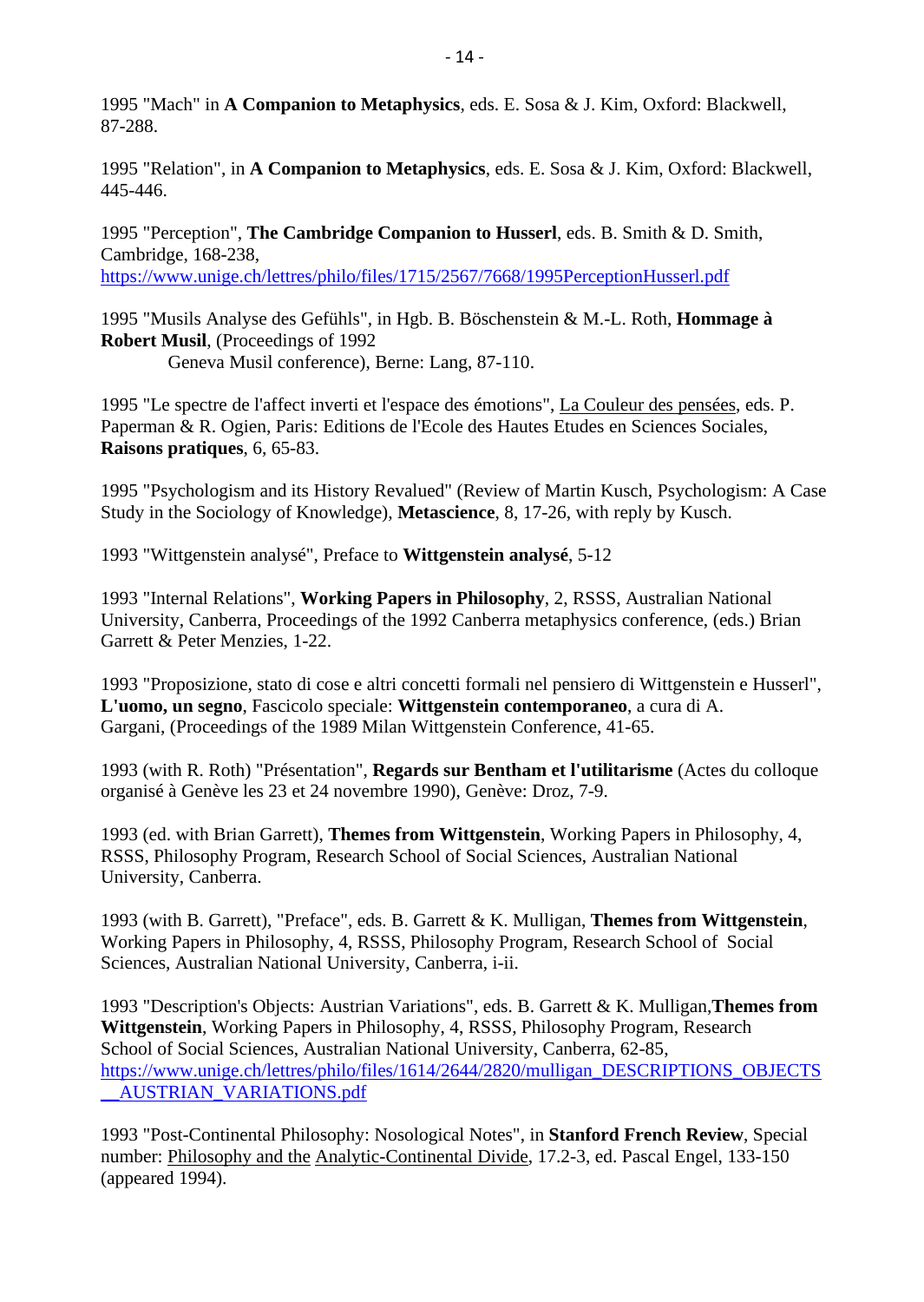1992 "Sulla Storia e l'Analisi della Filosofia Continentale", **Iride**, 8, 183-190, (Italian translation of part of 1991 "Introduction: On the History of Continental Philosophy").

1992 "Gardies, Jean-Louis...Esquisse d'une grammaire pure", Encyclopédie Philosophique Universelle, III, Les Oeuvres Philosophiques, Tome 2, Paris : Presses Universitaires de France, p. 3252.

1991 "De la nécessité vitale de la transparence", **Campus**, (Geneva), 9, 8-9

1991 Guest ed., issue of **Topoi, Continental Philosophy Analysed**, Vol. 10, No. 2

1991 "Introduction: On the History of Continental Philosophy", in **Continental Philosophy Analysed**, 115-20

1991 "How not to read: Derrida on Husserl", in **Continental Philosophy Analysed**, 199-208

1991 "Preface", in (ed. K. Mulligan) **Language, Truth and Ontology**, ix-x.

1991 "Colours, Corners and Complexity: Meinong and Wittgenstein on some Internal Relations", in (eds.) B. C. van Fraassen, B. Skyrms & W. Spohn, **Existence and Explanation: Essays in Honor of Karel Lambert**, The University of Western Ontario Series in Philosophy of Science, Dordrecht: Kluwer, 77-101

1990 "Genauigkeit und Geschwätz - Glossen zu einem paradigmatischen Gegensatz in der Philosophie" in Hgb. H. Bachmaier **Wien - Paradigmen der Moderne**, Amsterdam: Benjamins, 209-236.

1990 "Las situaciones objetivas en las **Investigaciones Logicas** de Edmundo Husserl", **Revista de Filosofia**, III/3, 23-49.

1990 "Husserl on States of Affairs in the **Logical Investigations**", **Epistemologia**, special number on Logica e Ontologia, XII, 207-234, (Proceedings of 1987 Genoa conference on Logic and Ontology).

1990 "Amore della perspicuità", **Indice**, review of Wittgenstein's **Osservazioni sulla filosofia della psicologia** (= Italian translation of **Bemerkungen über die Philosophie der Psychologie**), p. 4, June.

1990 "Marty's Philosophical Grammar" in ed. K. Mulligan **Mind, Meaning and Metaphysics: the Philosophy and Theory of Language of Anton Marty**, 11-28.

1990 "Preface" in ed. K. Mulligan **Mind, Meaning and Metaphysics: the Philosophy and Theory of Language of Anton Marty**, xi.

1990 (with Karl Schuhmann) "Two Letters from Marty to Husserl", in ed. K. Mulligan **Mind, Meaning and Metaphysics: the Philosophy and Theory of Language of Anton Marty**, 225-236.

1990 "Criteria and Indication", **Wittgenstein - Towards a Reevaluation**, Proceedings of the Kirchberg Wittgenstein Centenary Celebration, 1989, Vienna: Hölder-Pichler-Tempsky,